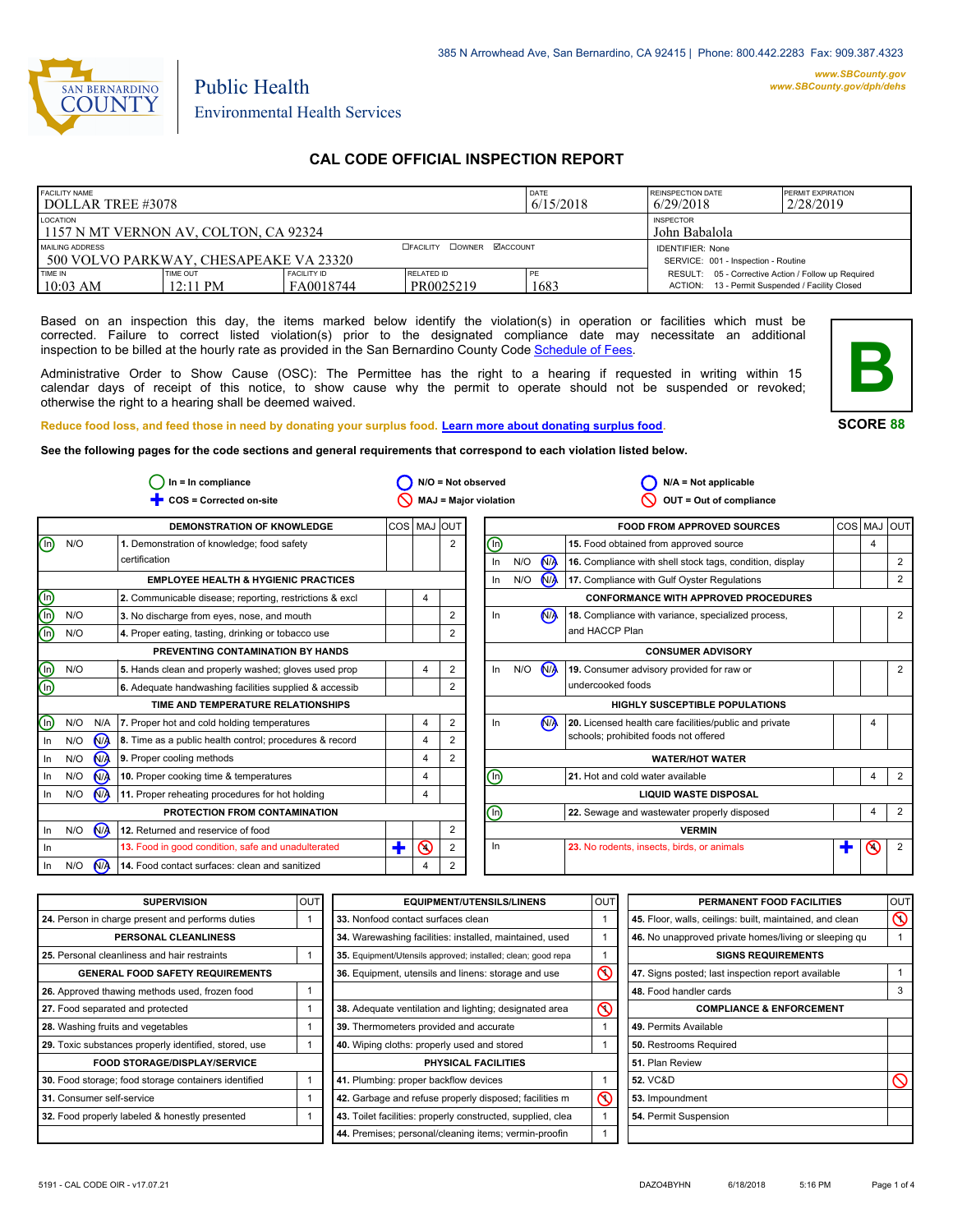

Environmental Health Services

Public Health

## **CAL CODE OFFICIAL INSPECTION REPORT**

| <b>FACILITY NAME</b><br>DOLLAR TREE #3078                 | DATE<br>6/15/2018                 |              |  |
|-----------------------------------------------------------|-----------------------------------|--------------|--|
| LOCATION<br>1157 N MT VERNON AV, COLTON, CA 92324         | <b>INSPECTOR</b><br>John Babalola |              |  |
| <b>13. FOOD IN GOOD CONDITION, SAFE AND UNADULTERATED</b> |                                   | <b>MAJOR</b> |  |

#### **Compliance date not specified Complied on 6/15/2018 Violation Reference - HSC - 113967, 113976, POINTS 4 Inspector Comments:** Observed some cans of food severely dented on the seams in the retail area. Discontinue the sale of dented cans of food. See VC&D.

**Violation Description:** All food shall be manufactured, produces, prepared, compounded, packed, transported, kept for sale, and served so as to be pure and free from adulteration and spoilage. Any food is adulterated if it bears or contains any poisonous or deleterious substance that may render it impure or injurious to health. (113967, 113976, 113980, 113988, 113990, 114035, 114254(c), 114254.3)

**More Information: <http://www.sbcounty.gov/uploads/dph/dehs/Depts/EnvironmentalHealth/FormsPublications/TransFatFlyer22012.pdf>**

#### **23. NO RODENTS, INSECTS, BIRDS, OR ANIMALS** ê**! MAJOR** ê**!**



| <b>POINTS</b> | Compliance date not specified<br>Complied on 6/15/2018<br>Violation Reference - HSC -<br>114259.1, 114259.4, 11425 | Inspector Comments: Observed mice and rats droppings in the prepackaged food sale area, in the back<br>storage area, and in the locked up restroom. One dead rat is observed on the trap set in the back storage<br>area. Photos taken.           |  |  |  |  |  |
|---------------|--------------------------------------------------------------------------------------------------------------------|---------------------------------------------------------------------------------------------------------------------------------------------------------------------------------------------------------------------------------------------------|--|--|--|--|--|
|               |                                                                                                                    | The food section of the facility is hereby ordered closed due to imminent health hazard. The permit to operate<br>is hereby<br>suspended. A Supervisory Review meeting is hereby scheduled for Monday, 6/18/2018, at 10:00 am in our<br>office at |  |  |  |  |  |

Environmental Health Services, 385 N. Arrowhead Ave, 2nd floor, San Bernardino, CA. A representative of Dollar Tree is required to be at the meeting. Call (800) 442-2283 for questions.

**Violation Description:** Food facility shall be kept free of vermin: rodents (rats, mice), cockroaches, flies. (114259.1, 114259.4, 114259.5) Live animals are not allowed in a food facility unless, food employees with service animals may handle or care for their service animal if they wash their hands as required or persons who are licensed pursuant to Chapter 11.5 of Division 3 of the Business and Professions Code. (114259.4, 114259.5)

## **36. EQUIPMENT, UTENSILS AND LINENS: STORAGE AND USE**

**POINTS 1**

**Compliance date not specified Not In Compliance Violation Reference - HSC - 114074, 114081, 114119**

**Inspector Comments:** Observed spillage, debris, and mice droppings on the display shelves in the retail area. Provide a thorough cleaning.

Observed ice buildup inside the ice cream chest freezer. Defrost and maintain clean.

**Violation Description:** All clean and soiled linen shall be properly stored; non-food items shall be stored and displayed separate from food and food-contact surfaces. (114185.3 - 114185.4)Utensils and equipment shall be handled and stored so as to be protected from contamination. (114074 - 114075, 114081, 114119, 114121, 114161, 114178, 114179, 114083, 114185, 114185.2, 114185.5) Pressurized cylinders must be securely fastened to a rigid structure. (114172)

#### **38. ADEQUATE VENTILATION AND LIGHTING; DESIGNATED AREA**

| <b>POINTS</b> | Compliance date not specified                   |  |  |  |  |
|---------------|-------------------------------------------------|--|--|--|--|
|               | Not In Compliance                               |  |  |  |  |
|               | Violation Reference - HSC -<br>114149, 114149.1 |  |  |  |  |
|               |                                                 |  |  |  |  |

**Inspector Comments:** Replace the missing light tube in the 2nd restroom.

**Violation Description:** Exhaust hoods shall be provided to remove toxic gases, heat, grease, vapors and smoke and be approved by the local building department. Canopy-type hoods shall extend 6" beyond all cooking equipment. All areas shall have sufficient ventilation to facilitate proper food storage. Toilet rooms shall be vented to the outside air by a screened openable window, an air shaft, or a light-switch activated exhaust fan, consistent with local building codes. (114149, 114149.1) Adequate lighting shall be provided in all areas to facilitate cleaning and inspection. Light fixtures in areas where open food is stored, served, prepared, and where utensils are washed shall be of shatterproof construction or protected with light shields. (114149.2, 114149.3, 114252, 114252.1)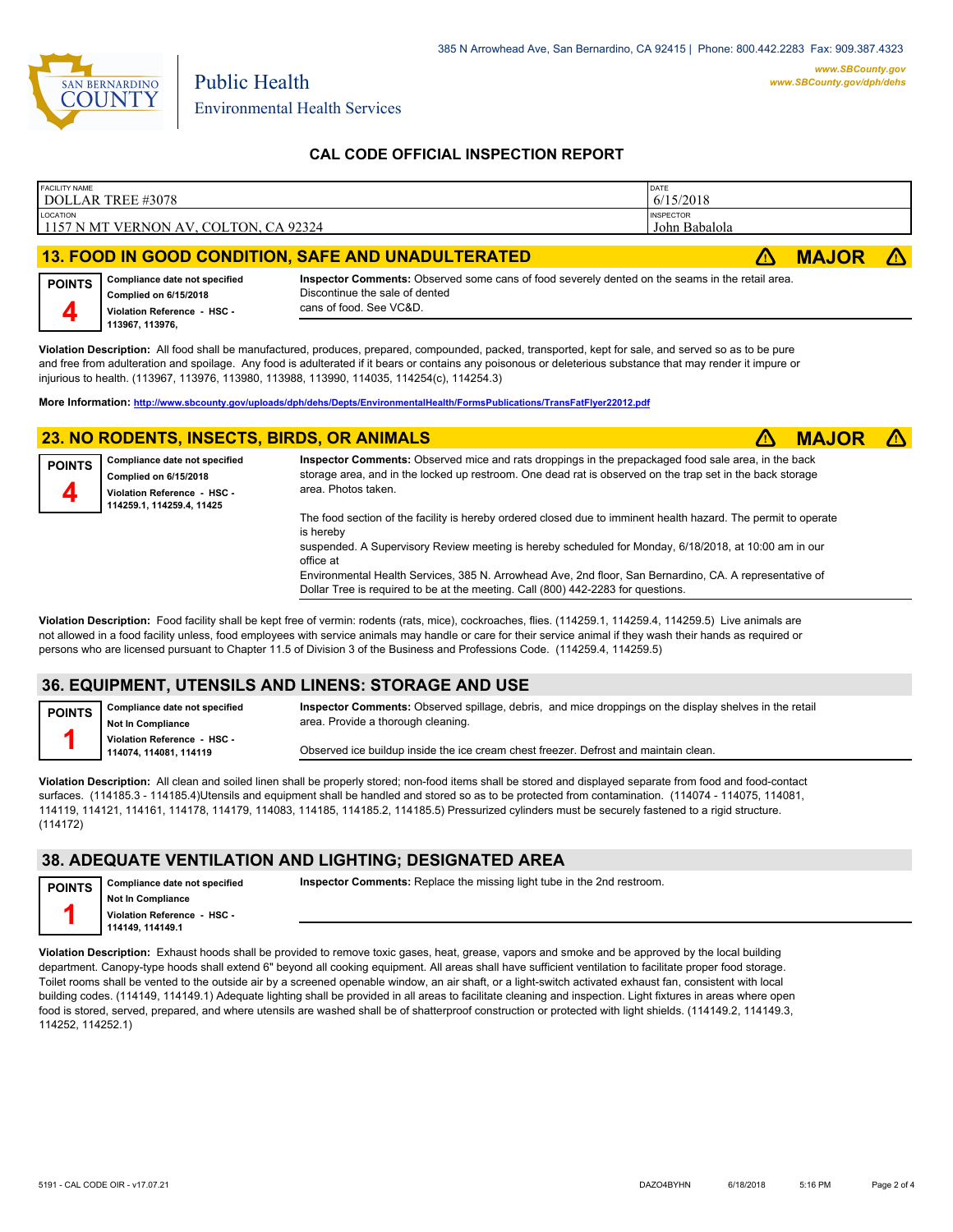

Environmental Health Services

Public Health

## **CAL CODE OFFICIAL INSPECTION REPORT**

| <b>FACILITY NAME</b><br>DOLLAR TREE #3078                                      | <b>DATE</b><br>6/15/2018          |
|--------------------------------------------------------------------------------|-----------------------------------|
| <b>LOCATION</b><br>. CA 92324<br>, COLTON,<br><b>VERNON</b><br>1157 N MT<br>AV | <b>INSPECTOR</b><br>John Babalola |
|                                                                                |                                   |

#### **42. GARBAGE AND REFUSE PROPERLY DISPOSED; FACILITIES MAINTAINED**

| <b>POINTS</b> | Compliance date not specified |
|---------------|-------------------------------|
|               | Not In Compliance             |
|               | Violation Reference - HSC -   |
|               | 114244, 114245                |

**Violation Description:** All food waste and rubbish shall be kept in leak proof and rodent proof containers. Containers shall be covered at all times. All waste must be removed and disposed of as frequently as necessary to prevent a nuisance. The exterior premises of each food facility shall be kept clean and free of litter and rubbish. (114244, 114245, 114245.1, 114245.2, 114245.3, 114245.4, 114245.5, 114245.6, 114245.7, 114245.8)

#### **45. FLOORS, WALLS AND CEILINGS: BUILT, MAINTAINED, AND CLEAN**

**Compliance date not specified Not In Compliance Violation Reference - HSC - 114143 (d), 114266 POINTS 1**

**Inspector Comments:** Observed debris buildup on the floor, especially at corners, in the back storage areas and under the display shelves in the retail area. Provide a thorough cleaning.

**Inspector Comments:** Observed trash buildup in the dumpster area. Provide a thorough cleaning.

Seal up the hole on the wall in the locked up restroom.

**Violation Description:** The walls / ceilings shall have durable, smooth, nonabsorbent, and washable surfaces. All floor surfaces, other than the customer service areas, shall be approved, smooth, durable and made of nonabsorbent material that is easily cleanable. Approved base coving shall be provided in all areas, except customer service areas and where food is stored in original unopened containers. Food facilities shall be fully enclosed. All food facilities shall be kept clean and in good repair. (114143 (d), 114257, 114266, 114268, 114268.1, 114271, 114272) Cleaning must be an approved dustless method. (114268.1) Mats and duckboards, if used, must be removable and easily cleanable. (114272) Open-air barbecues or wood-burning ovens floor surfaces must extend a minimum of five feet and be impervious or easily cleanable. (114143(d))

| 52. VC & D    |                                                                                                    |                                                                                                                                                                                                                                                                                           |
|---------------|----------------------------------------------------------------------------------------------------|-------------------------------------------------------------------------------------------------------------------------------------------------------------------------------------------------------------------------------------------------------------------------------------------|
| <b>POINTS</b> | Compliance date not specified<br><b>Not In Compliance</b><br>Violation Reference - HSC -<br>113980 | Inspector Comments: Observed the following cans of food severely dented on the seams in the retail area:<br>1 can of Spring Farm Evaporated Milk - 12 oz<br>2 cans of Cherry Filling or Topping @ 15 oz<br>1 Can of Southgate Chili with Beans - 15 oz<br>can of Pampa Ripe Olives - 6 oz |

These are discarded by the manager.

**Violation Description:** Operator has voluntarily consented to the condemnation and destruction of food as said material being unfit for human consumption or otherwise in violation of California Health and Safety Code, Division 104, Part 5, Chapter 1 through 8, the disposition of which is provided for by Chapter 8, Article 3, Section 111895.

"I (We) hereby voluntarily agree to the condemnation and destruction of the following material(s) listed in violation number 52. By signing this Offical Inspection Report (OIR), I (We) hereby release the County of San Bernardino and its agent from any and all liability."

## **IMPORTANT: Risk Based Inspection Frequency**

Food facilities that pose a higher risk level for causing foodborne illness will be subject to an additional inspection, to be billed at the hourly rate as provided in the San Bernardino County Code S[chedule of Fees. Facilitie](http://www.amlegal.com/nxt/gateway.dll/California/sanbernardinocounty_ca/title1governmentandadministration/division6countyfees/chapter2scheduleoffees?f=templates$fn=default.htm$3.0$vid=amlegal:sanbernardinocounty_ca$anc=JD_16.0213B)s that received one or more of the following will be elevated to a high risk tier:

- A score letter of "C" or lower on one of the last two graded inspections
- A score letter of "B" on two of the last three graded inspections,
- Repeated "four (4) point violation Risk Factor" (critical violation codes 1-23) on the last two inspections, or
- Four (4) or more critical violations (codes 1-23) noted during an inspection, or
- · A permit suspension (closure) on your last graded inspection.

#### **Overall Inspection Comments**